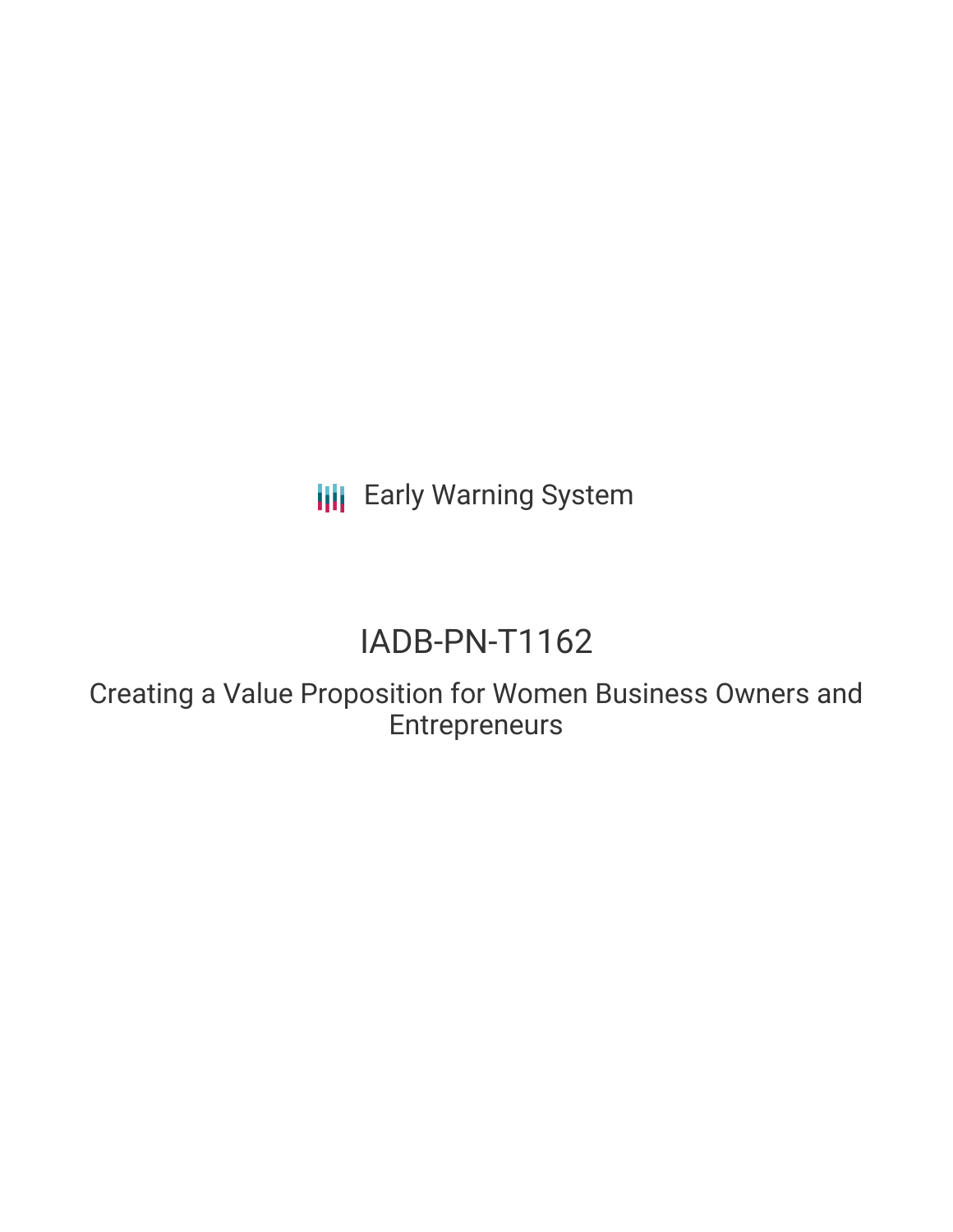

### **Quick Facts**

| <b>Countries</b>               | Panama                                 |
|--------------------------------|----------------------------------------|
| <b>Financial Institutions</b>  | Inter-American Development Bank (IADB) |
| <b>Status</b>                  | Active                                 |
| <b>Bank Risk Rating</b>        | U                                      |
| <b>Voting Date</b>             | 2016-12-06                             |
| <b>Borrower</b>                | Banistmo                               |
| <b>Sectors</b>                 | <b>Technical Cooperation</b>           |
| <b>Investment Type(s)</b>      | Grant                                  |
| <b>Investment Amount (USD)</b> | $$0.24$ million                        |
| <b>Project Cost (USD)</b>      | $$0.54$ million                        |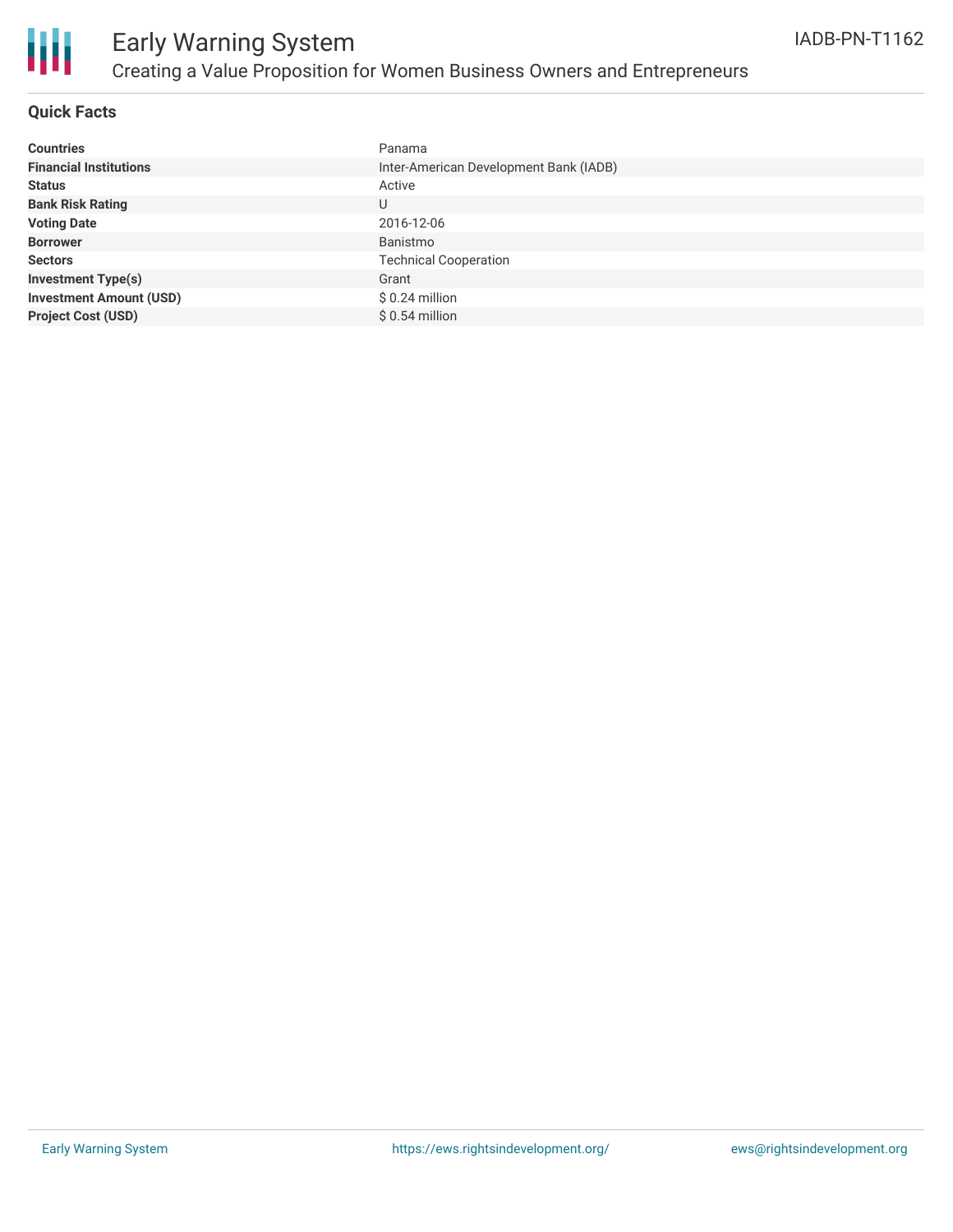

## Early Warning System Creating a Value Proposition for Women Business Owners and Entrepreneurs

### **Project Description**

From the IDB: "The objective is to support Banistmo in creating value proposition to increase the access to finance for emerging and growing women-led businesses."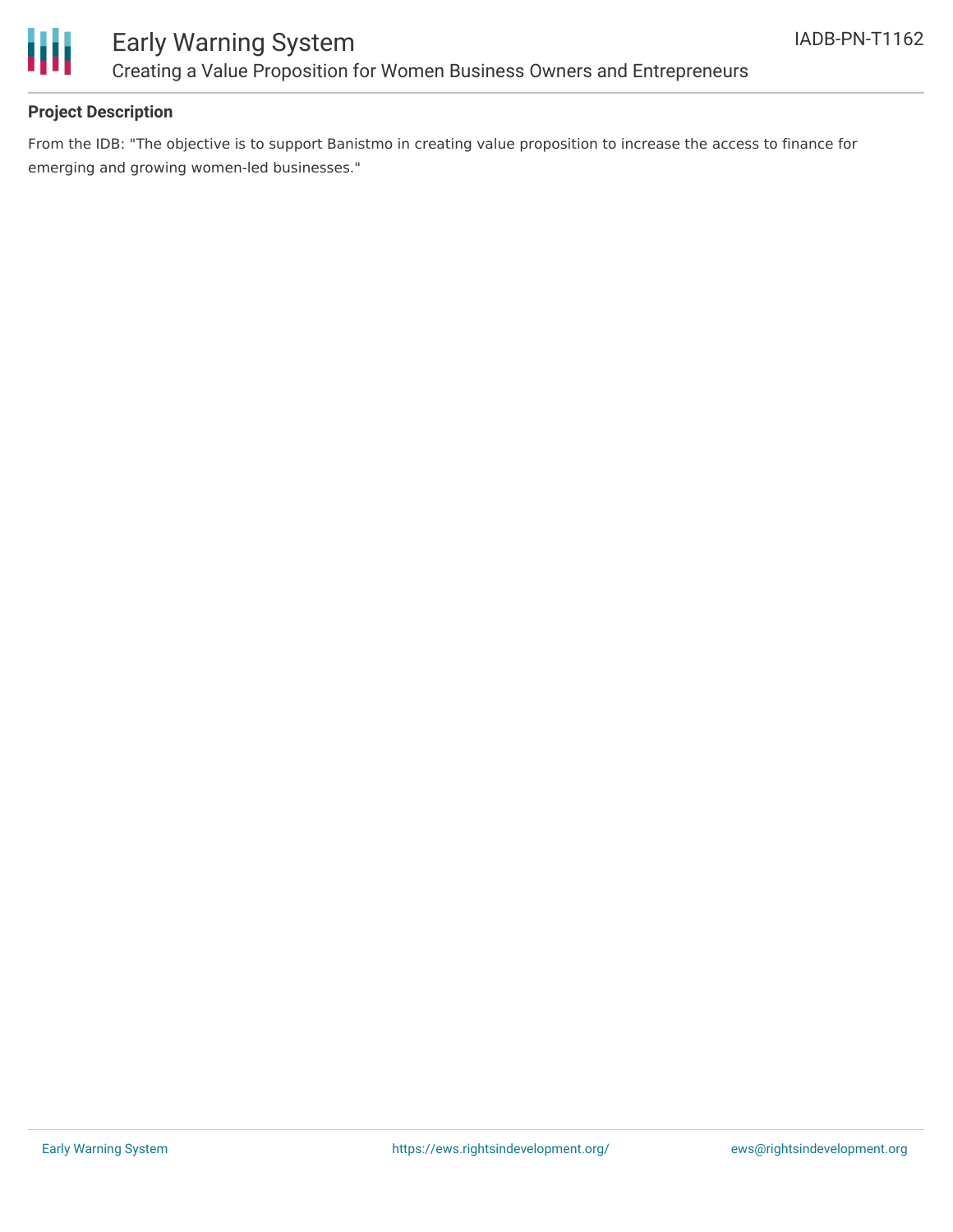

# Early Warning System Creating a Value Proposition for Women Business Owners and Entrepreneurs

#### **Investment Description**

• Inter-American Development Bank (IADB)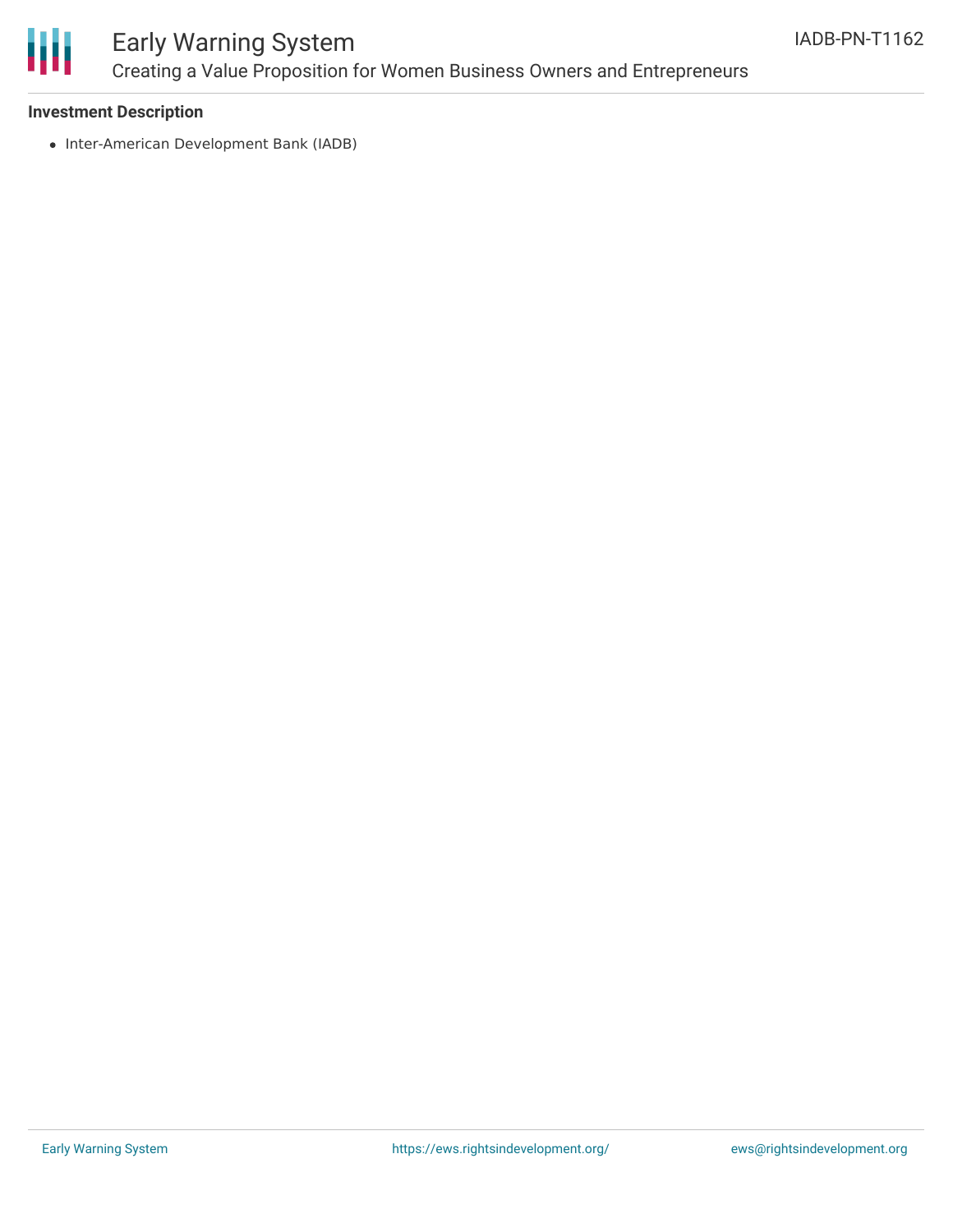

#### **Contact Information**

#### ACCOUNTABILITY MECHANISM OF IADB

The Independent Consultation and Investigation Mechanism (MICI) is the independent complaint mechanism and fact-finding body for people who have been or are likely to be adversely affected by an Inter-American Development Bank (IDB) or Inter-American Investment Corporation (IIC)-funded project. If you submit a complaint to MICI, they may assist you in addressing the problems you raised through a dispute-resolution process with those implementing the project and/or through an investigation to assess whether the IDB or IIC is following its own policies for preventing or mitigating harm to people or the environment. You can submit a complaint by sending an email to MICI@iadb.org. You can learn more about the MICI and how to file a complaint at http://www.iadb.org/en/mici/mici,1752.html (in English) or http://www.iadb.org/es/mici/mici,1752.html (Spanish).